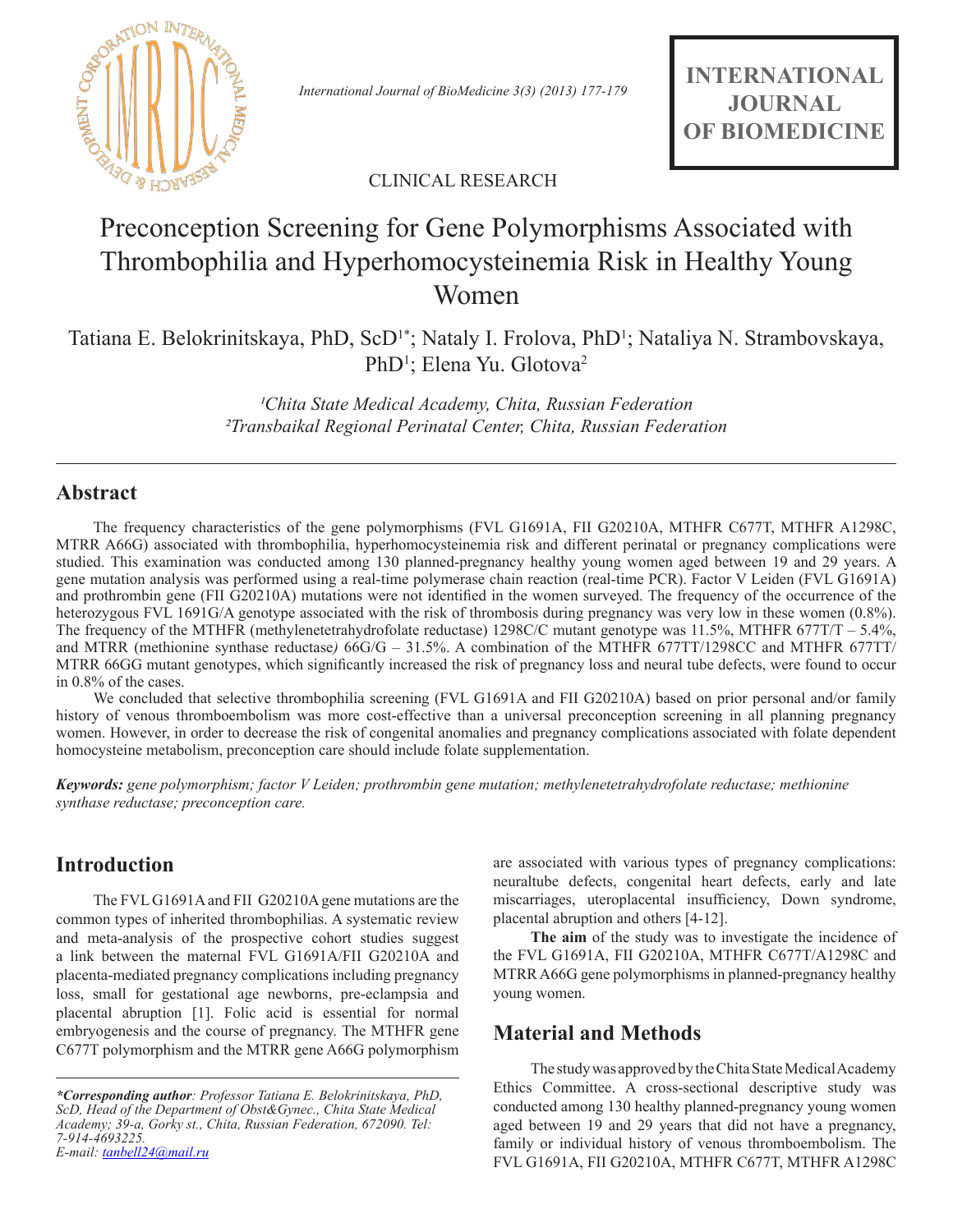and MTRR A66G gene mutation analysis was conducted by realtime PCR from the samples randomly selected from the healthy individuals. Allele and genotype frequencies were calculated by direct counting. Hardy-Weinberg equilibrium was evaluated using a chi-square test.

### **Results**

The FVL G1691A and FII G20210A gene mutations were not identified in the women surveyed. The frequency of the normal homozygous FVL 1691G/G genotype was significantly higher than the heterozygous FVL 1691G/A genotype ((99.2%) (129/130) and 0.8% (1/130), respectively; *P<0.0001*)). The 1691A and 1691G allele frequencies for the FVL G1691A mutation were 0.996 and 0.004, respectively. Among these women, 98.5% (128/130) were homozygous (20210G/G) carriers of the FII G20210A, while 1.5% (2/130, *P<0.0001*) of them were heterozygous (20210G/A) carriers of the G20210A. The 20210A and 20210G allele frequencies for the FII G20210A mutation were 0.992 and 0.008, respectively (Table 1).

#### *Table 1.*

*Frequencies of the FVL G1691A and FII G20210A gene polymorphisms in planned-pregnancy healthy young women (n=130).*

| Gene<br>polymorphism |                            | Genotype | <b>Allele</b><br>frequency $(P)$ |       |       |
|----------------------|----------------------------|----------|----------------------------------|-------|-------|
| FVL G1691A           | GG                         | GA       | AA                               | G     |       |
|                      | $ 129(99.2\%) 1(0.8\%) $   |          | 0                                | 0.996 | 0.004 |
| <b>FII G20210A</b>   | GG                         | GA       | AA                               | G     | А     |
|                      | $128 (98.5\%) [2 (1.5\%)]$ |          | 0                                | 0.992 | 0.008 |

In total, 115 (88.5%) of the women possessed the normal MTHFR A1298C genotype. The frequencies of the normal homozygotes (1298A/A) and the heterozygotes (1298A/C) were 46.2% (60/130) and 42.3% (55/130), respectively. The mutant alleles with the MTHFR 1298C/C genotype were found significantly less frequently when compared with the MTHFR 1298A/A and the MTHFR 1298A/C genotypes – in 15 samples (11.5%, *P<0.001*). The 1298A and 1298C allele frequencies for the MTHFR A1298C mutation were 0,673 and 0.327, respectively.

 In this study, 123 of the 130 healthy young women had the normal MTHFR C677T genotypes. The MTHFR 677С/С genotype was detected in 70 (53.8%) of these women. The MTHFR 677С/T genotype was observed in 53 (40.8%) cases. The 677T/T homozygotes for the MTHFR C677T mutation were found in 7 (5.4%) cases. The 677C and 677T allele frequencies for the MTHFR C677T mutation were 0.742 and 0.258, respectively.

The frequency of the normal homozygous MTRR 66A/A genotype was significantly less than heterozygous MTRR 66A/G genotype ((27.7% (36/130) and 40.8% (53/130), respectively; *P<0.05*)). The 66G/G homozygotes for the MTRR A66G mutation were identified in the 41(31.5%) women surveyed. The 677A and 677G allele frequencies for the MTRR A66G mutation were 0.481 and 0.519, respectively.

The combined MTHFR 677TT/1298CC and MTHFR 677TТ/MTRR 66GG mutant genotypes, which significantly increased the risk of pregnancy loss and neural-tube defects [9,13], were identified in 2 women: MTHFR 677TT/A1298CC –

in 1 woman (1/130; 0.8%), MTHFR 677TТ/MTRR 66GG – in 1 woman (1/130; 0.8%).

### **Discussion**

The presence of the mutations that promote thrombophilia in the genes responsible for the folate metabolism and for plasma coagulation is often associated with pregnancy failures and may be the underlying cause in some cases. Incidentally, the FVL G1691A and FII G20210A gene mutations are associated mainly with recurrent spontaneous abortions, small for gestational age newborns, pre-eclampsia, and placental abruption [1,4,15]. The heterozygous genotypes for the FVL G1691A and FII G20210A mutations are associated with the risk of thrombosis in pregnancy of well under  $1\%$  (0.2% and 0.5%, respectively) [16]. In our study, the frequency of the heterozygous FVL 1691G/A genotype associated with a risk of thrombosis in pregnancy was very low (0.8%) among planned-pregnancy healthy young women.

Many studies in the literature have discussed the subject of the role of the MTHFR and MTRR gene mutations as a risk factor for neural tube defects, congenital heart defects, recurrent spontaneous early abortions and late miscarriages, uteroplacental insufficiency, Down syndrome, placental abruption and others [4-12]. As shown in Table 2, the frequency of the MTRR 66G/G genotype in the women surveyed was higher than the normal MTRR 66A/A genotype (31.5% and 27.7%, respectively). The frequencies of the MTHFR 677T/T and MTHFR 1298C/C genotypes, which contain mutant alleles, were significantly less than frequencies of the normal homozygous MTHFR 677C/C and MTHFR 1298A/A genotypes (53.8% vs 5.4% and 46.2% vs 11.5%, respectively). The findings of the earlier studies have shown that the combined presence of the MTHFR 677TT/1298CC and MTHFR 677TТ/MTRR 66GG genotypes highly increased the risk of pregnancy loss and neural tube defects [9,13]. The combined presence of the MTHFR C677T/ A1298C polymorphisms with mutant alleles was detected in 1 woman (0.8%). The prevalence of the combined MTHFR 677TT/ MTRR 66GG genotype was 0.8%, too.

#### *Table 2.*

*Frequencies of the MTHFR A1298C/С677Т and MTRR A66G gene polymorphisms in planned-pregnancy healthy young women (n=130).*

| Gene<br>polymorphism |               | <b>Allele</b><br>frequency $(P)$ |                                         |       |       |
|----------------------|---------------|----------------------------------|-----------------------------------------|-------|-------|
| MTHFR A1298C         | AA            | AC                               | CC.                                     | A     | C     |
|                      |               |                                  | $ 60 (46.2\%) 55 (42.3\%) 15 (11.5\%) $ | 0.673 | 0.327 |
| MTHFR C677T          | <sub>CC</sub> | CT                               | <b>TT</b>                               |       | T     |
|                      |               | $ 70 (53.8\%) 53 (40.8\%) $      | $7(5.4\%)$                              | 0.742 | 0.258 |
| MTRR A66G            | AA            | AG                               | GG                                      | А     | G     |
|                      |               |                                  | $36(27.7\%)$ 53 (40.8%) 41 (31.5%)      | 0.481 | 0.519 |

# **Conclusion**

The results of our study showed the absence of the FVL G1691A and FII G20210A mutations in healthy plannedpregnancy young women between 19 and 29 years of age. The frequency of the heterozygous FVL 1691G/A genotype associated with the risk of thrombosis in pregnancy was very